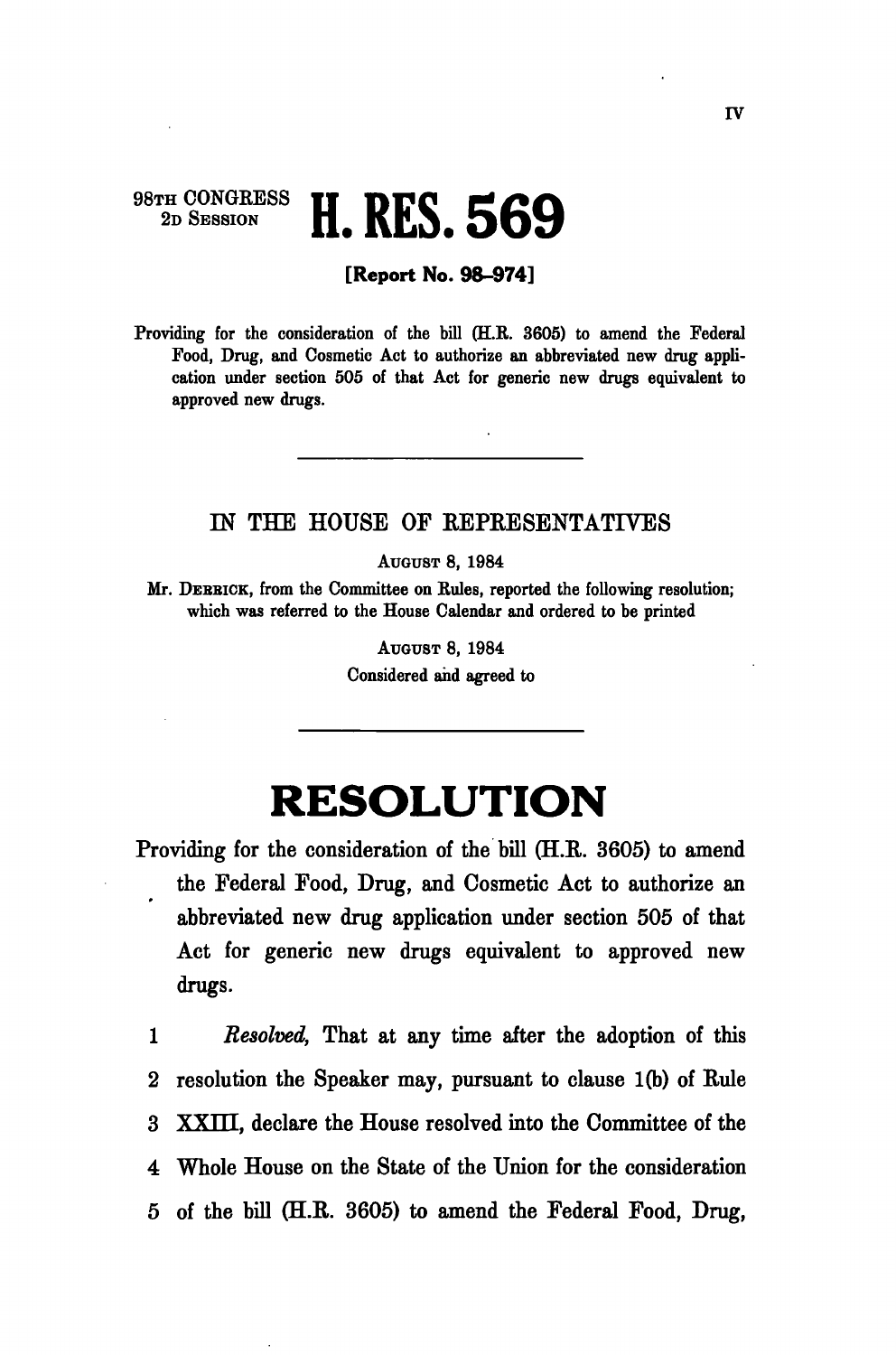1 and Cosmetic Act to authorize an abbreviated new drug ap-2 plication under section 505 of that Act for generic new drugs 3 equivalent to approved new drugs, and the first reading of 4 the bill shall be dispensed with. After general debate, which 5 shall be confined to the bill and shall continue not to exceed 6 two hours, one hour to be equally divided and controlled by 7 the chairman and ranking minority member of the Committee 8 on Energy and Commerce, and one hour to be equally divid-9 ed and controlled by the chairman and ranking minority 10 member of the Committee on the Judiciary, the bill shall be 11 considered for amendment under the five-minute rule. It shall 12 be in order to consider the amendment in the nature of a 13 substitute recommended by the Committee on Energy and 14 Commerce now printed in the bill as an original bill for the 15 purpose of amendment under the five-minute rule, said sub-16 stitute shall be considered for amendment by titles instead of 17 by sections and each title shall be considered as having been 18 read, and all points of order against said substitute for failure 19 to comply with the provisions of clause 7 of rule XVI are 20 hereby waived. It shall be in order to consider en bloc the 21 amendments recommended by the Committee on the Judici-22 ary now printed in the bill to each title. It shall be in order to 23 consider an amendment offered by Eepresentative Derrick of 24 South Carolina adding a new title IH consisting of the text of  $25$  title  $\Pi$  of the bill H.R. 5929. Said amendment shall be con-